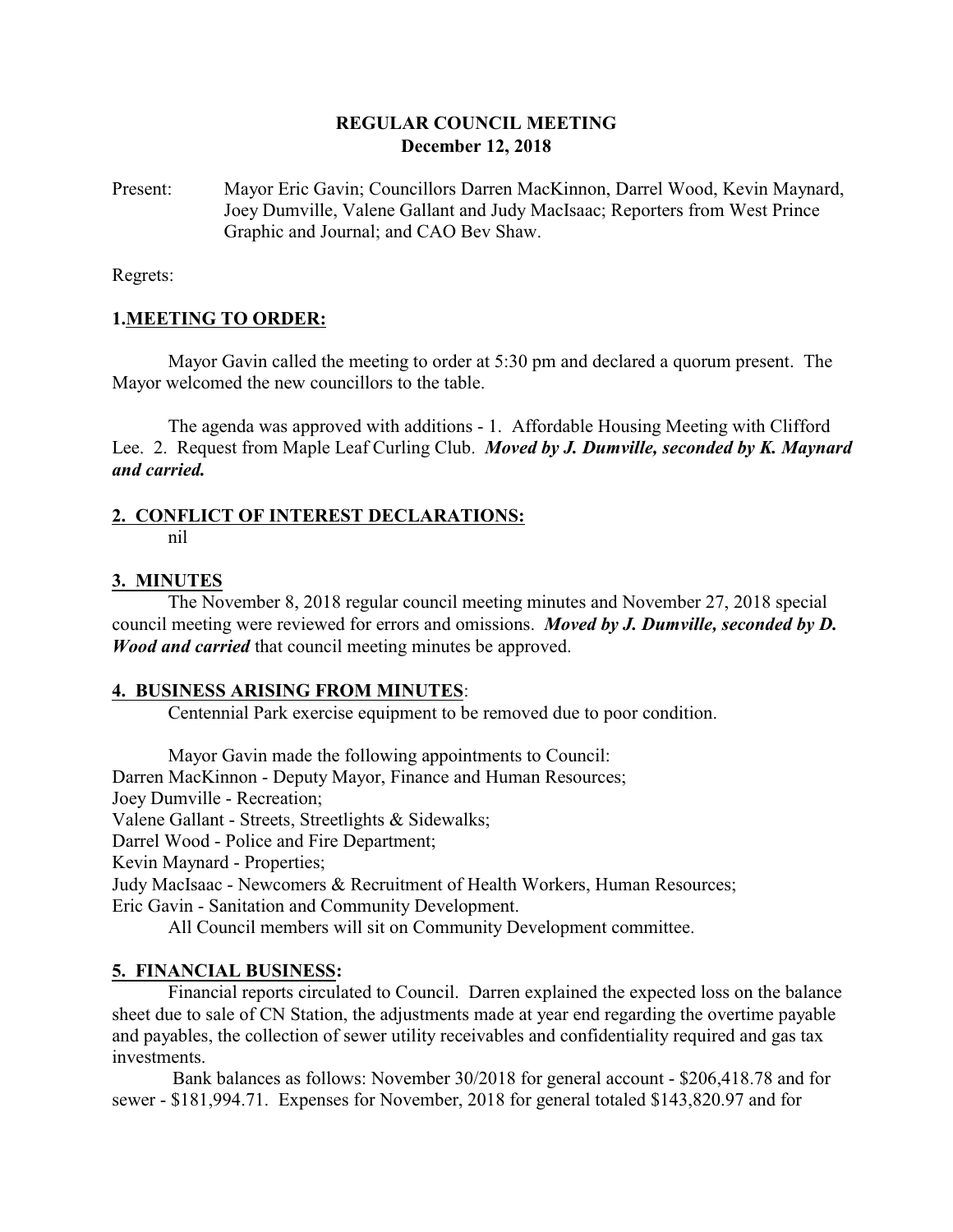sewer \$12,024.49 plus payment of \$127,088.46 on CWWF loan. Revenue for November 2018 for general - \$70,063.47; for sewer \$6,245.18. *Moved by J. Dumville, seconded by J. MacIsaac and carried* that financial reports and paid bills for November 2018 be approved.

# **6. NEW BUSINESS**

*A. Mayor's report* - Eric reported meeting with Robert Morrissey and Robert Henderson regarding funding for a fire department project. He also met with Co-op manager and has been keeping in touch with lagoon and lift station issues.

*B. Administrator's report -* Bev reported attending pre trial for O'Halloran case and was advised that next hearing would be February 2019. The past month included working on the street light decor and decorations in the boardroom, information for new council and signatures on required council documents, honorarium payments, preliminary approval for Charles Adams re CN station, two sewer utility accounts sent to lawyer for collection, and warming station during recent power outage. Bev mentioned that Sperra Construction is looking for compensation for damage to wiring to street light in front of O'Leary Retail Centre. The wire was left on the ground, uncovered and unmarked, and snow removal equipment caught it. Council agreed that this would not have happened had the wire been buried as it was supposed to be. Building/development/business permits in November - preliminary to Charles Adams. Bev's overtime at 8 hours, 2 weeks of 2018 vacation left but planning to take at least a week during holidays; Dale's overtime not available; holidays used for 2018; Jessica's overtime at 45.5 hours, mostly due to recent hockey tournament and she is planning time off during the holidays.

# *C. Reports from Departments*

*Recreation (Joey)* - Report from Jessica circulated to Council. Highlights included hockey classic information, newsletter, newcomers event and annual Christmas Tree Lighting event.

*Streets & Sidewalks (Valene) -* Eric asked Council to look at relocation of street light currently located at O'Leary Retail Centre.

*Newcomers/Recruitment (Judy) -* Judy mentioned the upcoming newcomers event at the curling club.

*Properties (Kevin)* - Kevin plans to meet with Bev to obtain a list of properties owned by the Town.

*Fire Department/Police (Darrel) -* Darrel reviewed the reports from Fire Chief Ron Phillips and advised he met with the fire department members last evening. Also reviewed the RCMP monthly report.

*Sanitation -* Eric reported that equipment at lagoon UV chamber has been moved to the above ground building as dampness seems to be an issue with the equipment. Staff is waiting on technician from Moncton as equipment isn't working properly. Recent issues with lift station include pump failure due to large mop head in system. Residents connected to the lift station have been advised against this practice (or accident). A new generator has been purchased for the operation of the lift station during power outages.

## *D. Fees Bylaw # 2018-08 - First Reading*

Whereas the Municipal Government Act requires a bylaw to enable the Council of the Town of O'Leary to pass bylaws establishing and requiring the payment of fees for development permits, business licenses, inspections, parking, recreation, rentals and other matters for the purpose of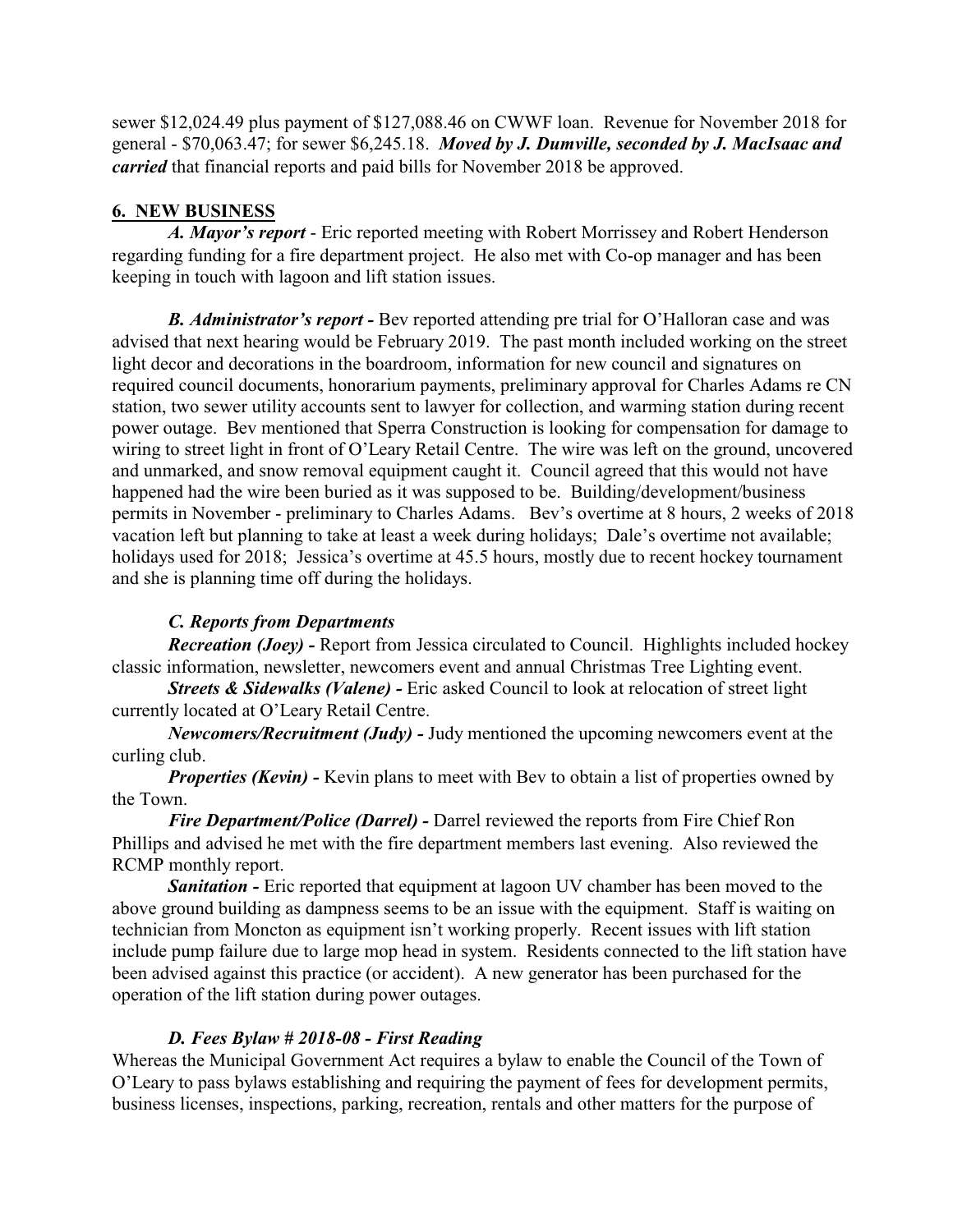raising revenue; Be it resolved that Fees Bylaw # 2018-08 be hereby read a first time. MOVED by Darren MacKinnon, SECONDED by Judy MacIsaac and CARRIED.

Whereas the Municipal Government Act requires a bylaw to enable the Council of the Town of O'Leary to pass bylaws establishing and requiring the payment of fees for development permits, business licenses, inspections, parking, recreation, rentals and other matters for the purpose of raising revenue;

And whereas the Fees Bylaw # 2018-08 was read a first time at this council meeting; Be it resolved that the Fees Bylaw # 2018-08 be hereby approved.

MOVED by Joey Dumville, SECONDED by Darren MacKinnon and CARRIED.

## *E. Elections Bylaw # 2018-06 Amendment # 1 - First Reading*

WHEREAS the Municipal Government Act requires a bylaw to authorize the municipality to hold an election for municipal mayor and council positions;

AND WHEREAS amendments are required to ELECTIONS BYLAW # 2018-06;

BE IT RESOLVED that Elections Bylaw # 2018-06 be amended as follows:

Section 9.5 to read "Pursuant to Subsection 4 (3) of the Campaign Financing Regulations and effective January 1, 2019, neither a candidate nor that candidate's spouse shall make a contribution to that candidate's own election campaign exceeding the amount by other contributors."

Section 14.1 to read "Pursuant to subsection 13 (1) of the Campaign Financing Regulations, a person who contravenes a provision of this bylaw is guilty of an offence and liable on summary conviction to a fine not exceeding \$2000.00."

Section 17.1 to read "An advance poll will be held in accordance with section 45 of the Act and section 43 of the Regulations on the Saturday prior to the municipal election."

Section 18.1 to read "Pursuant to sections 10 and 11 of the Election Regulations, the election office shall be opened from the fourth Tuesday before the election at the O'Leary Town Complex, located at 18 Community Street, O'Leary, PE, and shall be open each business day from 9 am to noon and 1 pm to 3 pm and includes Advance Poll Day from 9 am to 12 noon and Election Day 9 am to 7 pm." AND ALSO BE IT RESOLVED that ELECTIONS BYLAW # 2018-06 AMENDMENT # 1 be hereby read a first time.

MOVED by Darren MacKinnon, SECONDED by Darrel Wood and CARRIED.

WHEREAS the Municipal Government Act requires a bylaw to authorize the municipality to hold an election for municipal mayor and council positions;

AND WHEREAS amendments are required to ELECTIONS BYLAW # 2018-06;

BE IT RESOLVED that ELECTIONS BYLAW # 2018-06 be amended as follows:

Section 9.5 to read "Pursuant to Subsection 4 (3) of the Campaign Financing Regulations and effective January 1, 2019, neither a candidate nor that candidate's spouse shall make a contribution to that candidate's own election campaign exceeding the amount by other contributors."

Section 14.1 to read "Pursuant to subsection 13 (1) of the Campaign Financing Regulations, a person who contravenes a provision of this bylaw is guilty of an offence and liable on summary conviction to a fine not exceeding \$2000.00."

Section 17.1 to read "An advance poll will be held in accordance with section 45 of the Act and section 43 of the Regulations on the Saturday prior to the municipal election."

Section 18.1 to read "Pursuant to sections 10 and 11 of the Election Regulations, the election office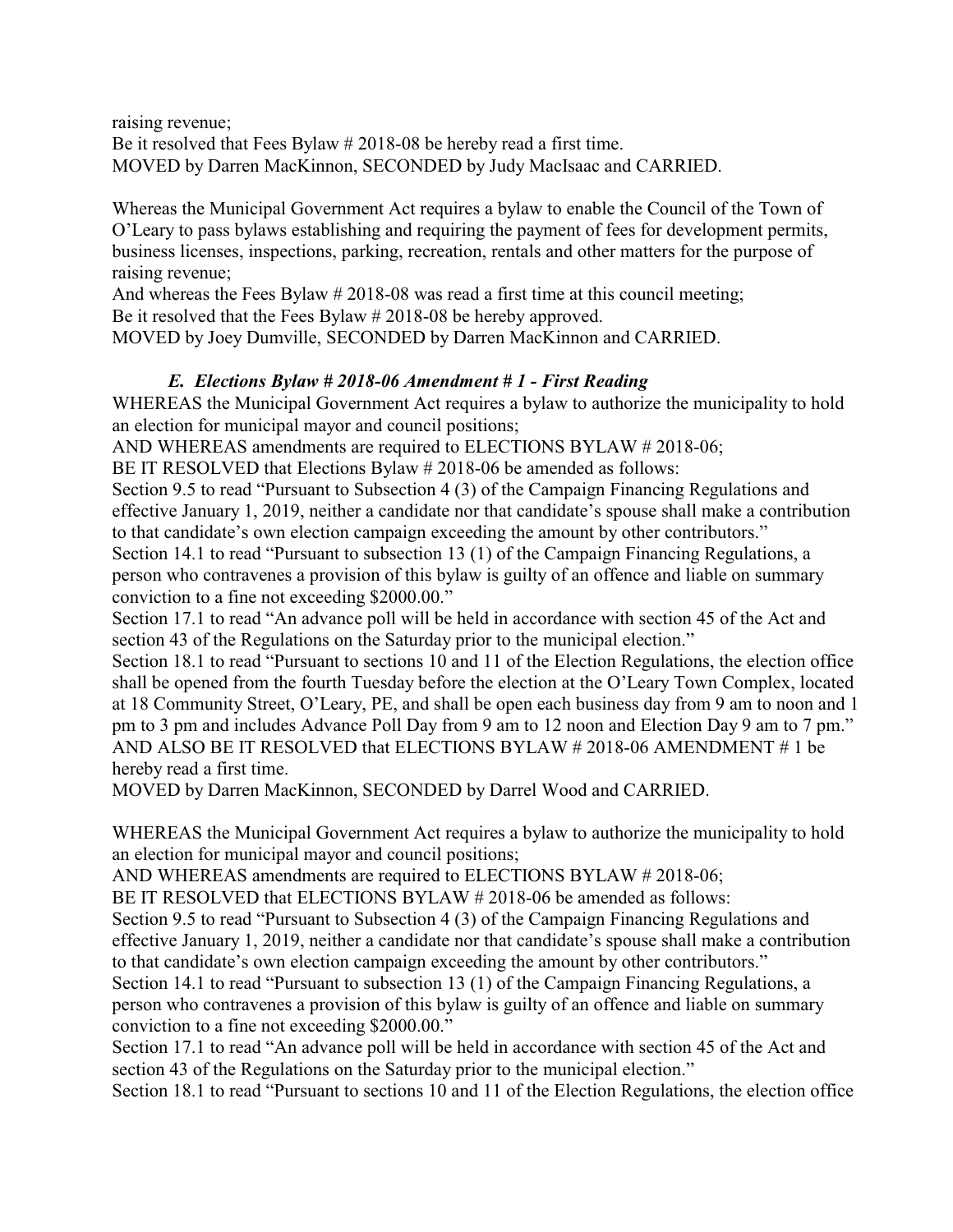shall be opened from the fourth Tuesday before the election at the O'Leary Town Complex, located at 18 Community Street, O'Leary, PE, and shall be open each business day from 9 am to noon and 1 pm to 3 pm and includes Advance Poll Day from 9 am to 12 noon and Election Day 9 am to 7 pm." AND ALSO BE IT RESOLVED that ELECTIONS BYLAW # 2018-06 AMENDMENT # 1 be hereby approved.

MOVED by Joey Dumville, SECONDED by Judy MacIsaac and CARRIED.

*F*. *Realtor for Subdivision Lots - Moved by D. MacKinnon, seconded by J. MacIsaac and carried* that Don Murphy be appointed as realtor for the Pate Garden Subdivision lots. *Moved by K. Maynard, seconded by D. MacKinnon and carried* that an additional \$1500 be added to the price of each Pate Garden Subdivision lot to cover the cost of realtor fees.

*G. FPEIM Board of Directors -* Mayor Gavin appointed Kevin Maynard as representative from O'Leary to the FPEIM Board of Directors to replace Marvin MacDonald, former councillor.

*H. Generator for complex -* Eric advised that engine for the complex generator lost its coolant, heated and is no longer operational. Tri-County Marine has looked at it and are trying to find a replacement. Council recommended that a second quote be obtained and financing be arranged.

*I. Resolution to change Council meeting night - Moved by J. Dumville, seconded by V. Gallant and carried* that Council meetings be held the second Wednesday of each month except July and August as regular meetings are not usually held during those months.

*J. O'Leary Community Health Foundation donation request - Moved by D. MacKinnon, seconded by J. Dumville and carried* that the Town of O'Leary pledge to donate \$2500 in next budget (2019-2020) to assist the Health Foundation in their efforts to raise \$50,000 for a Community Hospital training lab.

### *K. Other business & correspondence:*

*>* Clifford Lee letter re affordable accessible housing - Council members are very interested in meeting with Mr. Lee in the new year preferable during the evening.

> Maple Leaf Curling Club requested financial assistance with a "newcomers" event to help introduce people to different sports and activities in town. *Moved by D. MacKinnon, seconded by J. Dumville and carried* that \$500 be donated to help with the social time refreshments.

## *7.* **COMMITTEE OF THE WHOLE**

*Moved by D. MacKinnon, seconded by K. Maynard and carried* that Council adjourn to committee of the whole session at 7:10 pm.

*Moved by J. Dumville, seconded by D. MacKinnon and carried* that regular meeting reconvene at 7:46 pm.

## *Results from Committee of the Whole*

Council directed that Town owned lot PID # 41715 on Willow Avenue be advertised for sale by tender. To advise interested person of plan.